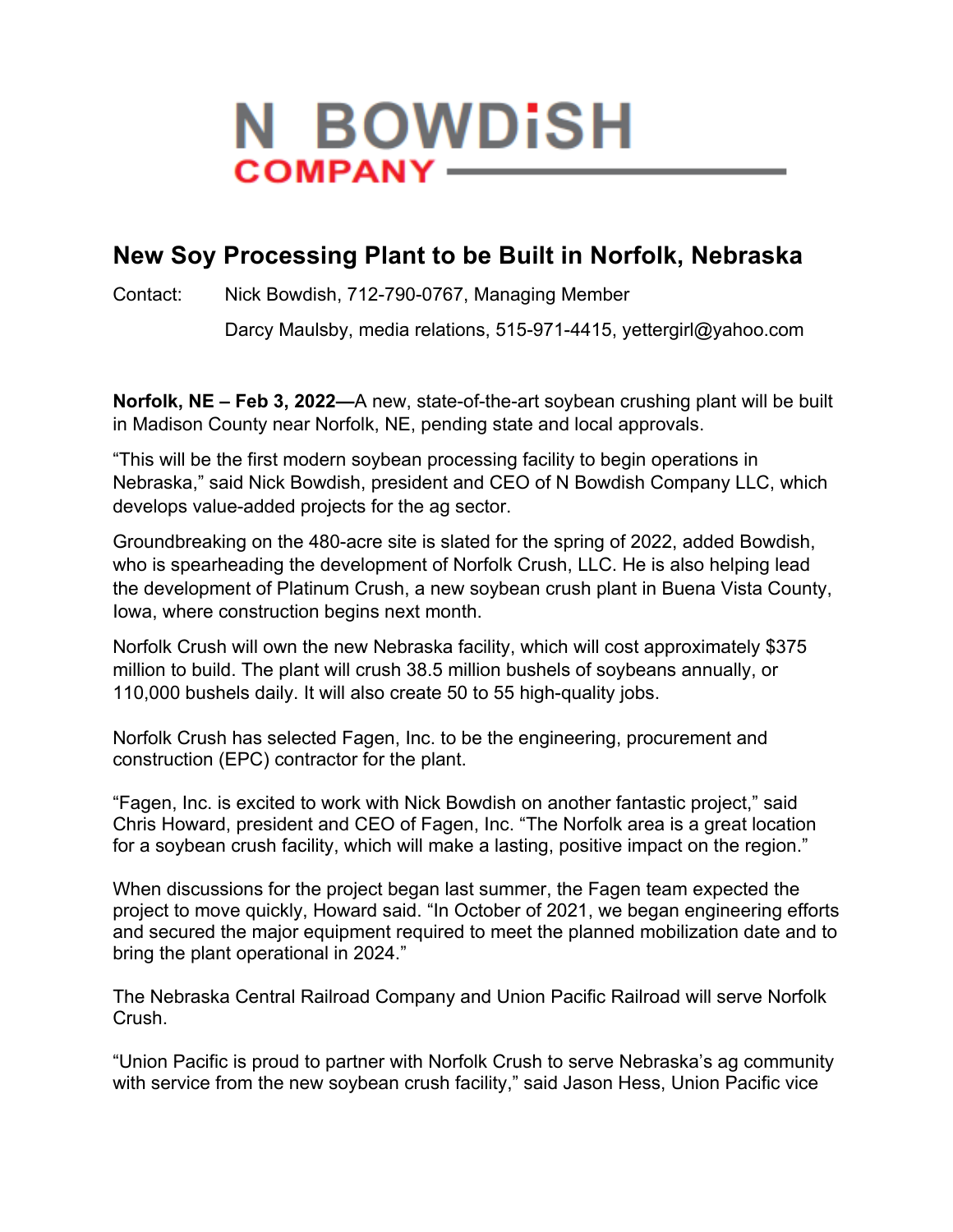

president of marketing and sales bulk. "Our network provides access to domestic and export markets, giving Norfolk Crush flexibility to compete globally."

"All of us at the Rio Grande Pacific Corporation, and more specifically, our subsidiary railroad the Nebraska Central Railroad Company, want to applaud Norfolk Crush, LLC for selecting Norfolk, Nebraska, as a site for their new soybean crushing facility," said Michael Haeg, Rio Grande Pacific Corp's vice president of marketing and sales. "We fully recognize that they had several options to choose from in selecting a location for this new facility. They will be a terrific partner with the City of Norfolk, as well as neighboring soybean producers, who will have a new value-added outlet to market their future soybean production."

Projects like Norfolk Crush will help Nebraska remain an agricultural powerhouse. "The driving force behind our success is the hard work of innovators and leaders like Nick," said Nebraska Governor Pete Ricketts. "Under his leadership, value-added projects have enhanced our agriculture sector by better enabling our farmers, ranchers, and feeders to do what they do best: feed and fuel the world. Norfolk Crush will be a great addition to support our soybean production in the state."

Norfolk Mayor Josh Moenning said the community is excited about this significant investment in Norfolk and Madison County. "This value-added ag venture not only creates great jobs in and around our community, but it provides area farmers with additional market options by preparing products for use in rapidly growing national markets like renewable diesel. It's agricultural investment that will benefit Norfolkans and northeast Nebraskans for years to come."

## **Norfolk Crush, by the Numbers**

Norfolk Crush will produce 847,000 tons of soybean meal per year (2,420 tons per day) for livestock feed markets, 450 million pounds of crude soybean oil per year (1.28 million pounds per day), and 77,000 tons of pelleted soybean hulls per year (220 tons per day). The soymeal and soy hulls (which contain highly digestible fiber) will be used in livestock feed rations.

Soybean oil from Norfolk Crush can be used for a variety of applications, including the rapidly expanding renewable diesel industry.

Norfolk Crush will be able to unload trucks at 60,000 bushels per hour, saving farmers and truckers a great deal of time when they deliver soybeans to the plant.